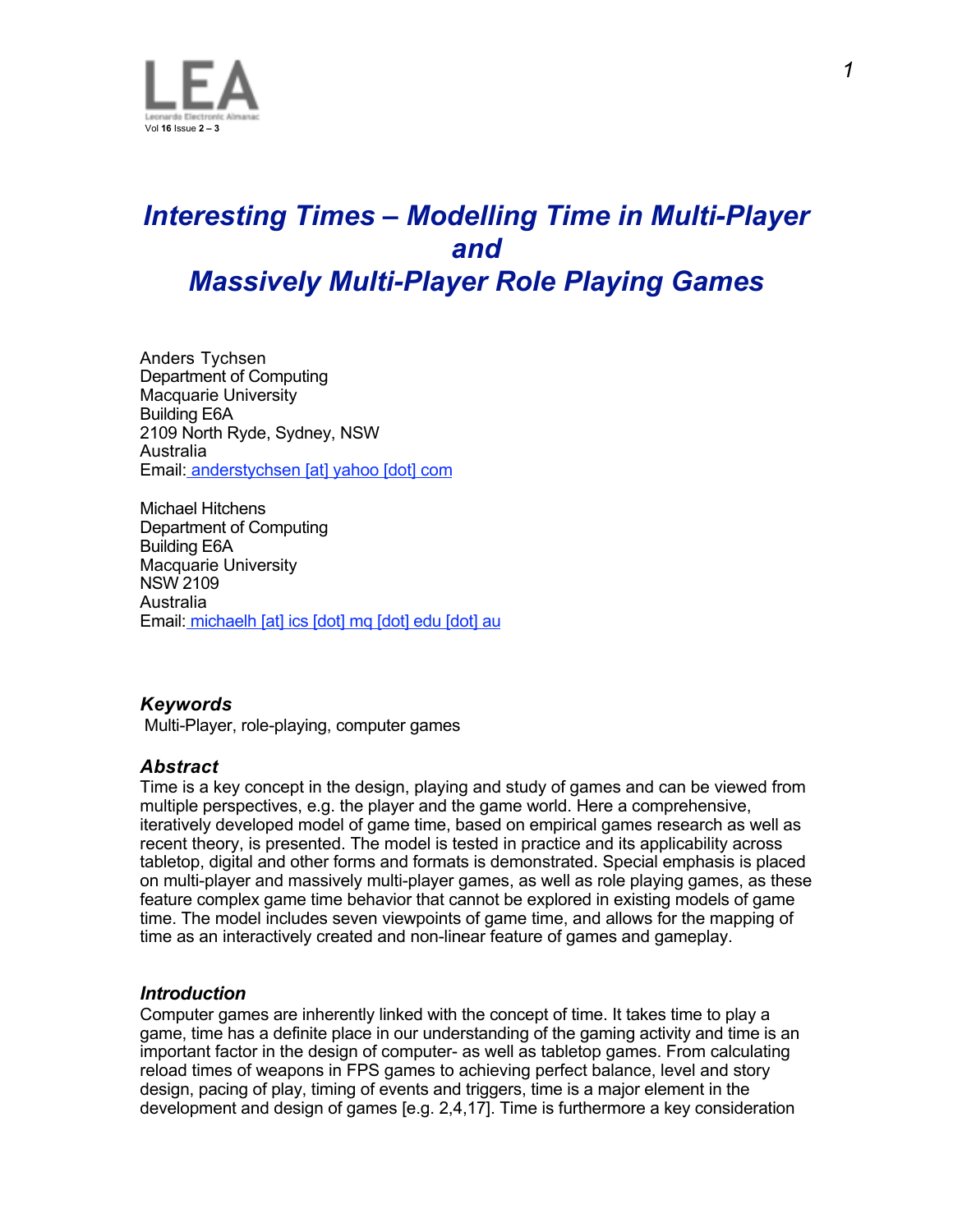

to address in games research, as it is one means of understanding what happens in a computer game, how the game and the player(s) interact, as well as how the game is experienced by the player(s).

While an important aspect of play and design, there have been few contributions towards developing a comprehensive theory of time in computer games [10,11]. What efforts have been made draw from a variety of sources, including semiotics [13], physics [15], literary narrative models [8], and user-game interaction [9,10,11]. In contrast, time is a subject well studied in other academic areas of study, such as film, literature and theater. Given the importance of time in critical understanding in these areas and its obvious importance in relation to games the need for a clearer understanding of time for the study of game should be obvious.

In creating a theory of game time, it is important to realise that there are differences between time in games involving one player, and those involving more than one player. In a single-player game, only two entities are involved, the player and the game. In a multiplayer game, the actions of one player can affect the game playing experience and actions of the others, or players can be engaged in different activities while the game operates. This creates a complexity that a model of time from a single player perspective will not encompass [9]. Most of the contributions mentioned above pay scant, if any, attention to the inclusion of multiple players in their models.

One of the most popular categories of multiplayer game is Role Playing Games (RPGs). RPGs span a huge range of formats, from tabletop, virtual reality, mobile-based and online. Despite the common denominator – role-playing – there is an incredibly large variety of formats employed, and it is therefore challenging to describe and analyse these games in the context of a coherent framework.

As a shared – if highly variable – feature of all game forms, game time offers a venue for studying and analysing RPGs across different formats. A coherent theory and model of game time would for example be useful in modelling player interactions in RPGs, and the collaborative storytelling process of Pen and Paper RPGs (PnPs).

RPGs often demonstrate very intricate temporal behaviours. Many forms of RPG present players with a high degree of freedom, allowing them to operate independently, and affect the game story. Furthermore, RPGs are based on detailing the activities of player characters (avatar-characters in computer games) – activities that do not need to follow the chronological flow of time in the fictional worlds Player characters may exist in different instances of the game world chronology, or even form personal perceptions of time that operate completely or partially in the mind of the player. Briefly, multiple players and their interactions create a comparatively larger degree of complexity when compared to single player games. This means that a model of time developed for such games, while not necessarily universal, should form a basis for a wider understanding of the nature of time in games.

The purpose of this paper is to provide a model of how time operates and flows in multiplayer (MP) and massively multiplayer (MMP) games, and apply it to the four major formats of RPGs – the traditional tabletop PnPs, Computer-based RPGs (CRPGs), Massively Multiplayer Online RPGs (MMORPGs) and the physically embodied formats collectively referred to as Live Action RPGs (LARPs). Focus is here on digital MP and MMP games, notably RPGs, however, the model is equally applicable to non-digital games and single-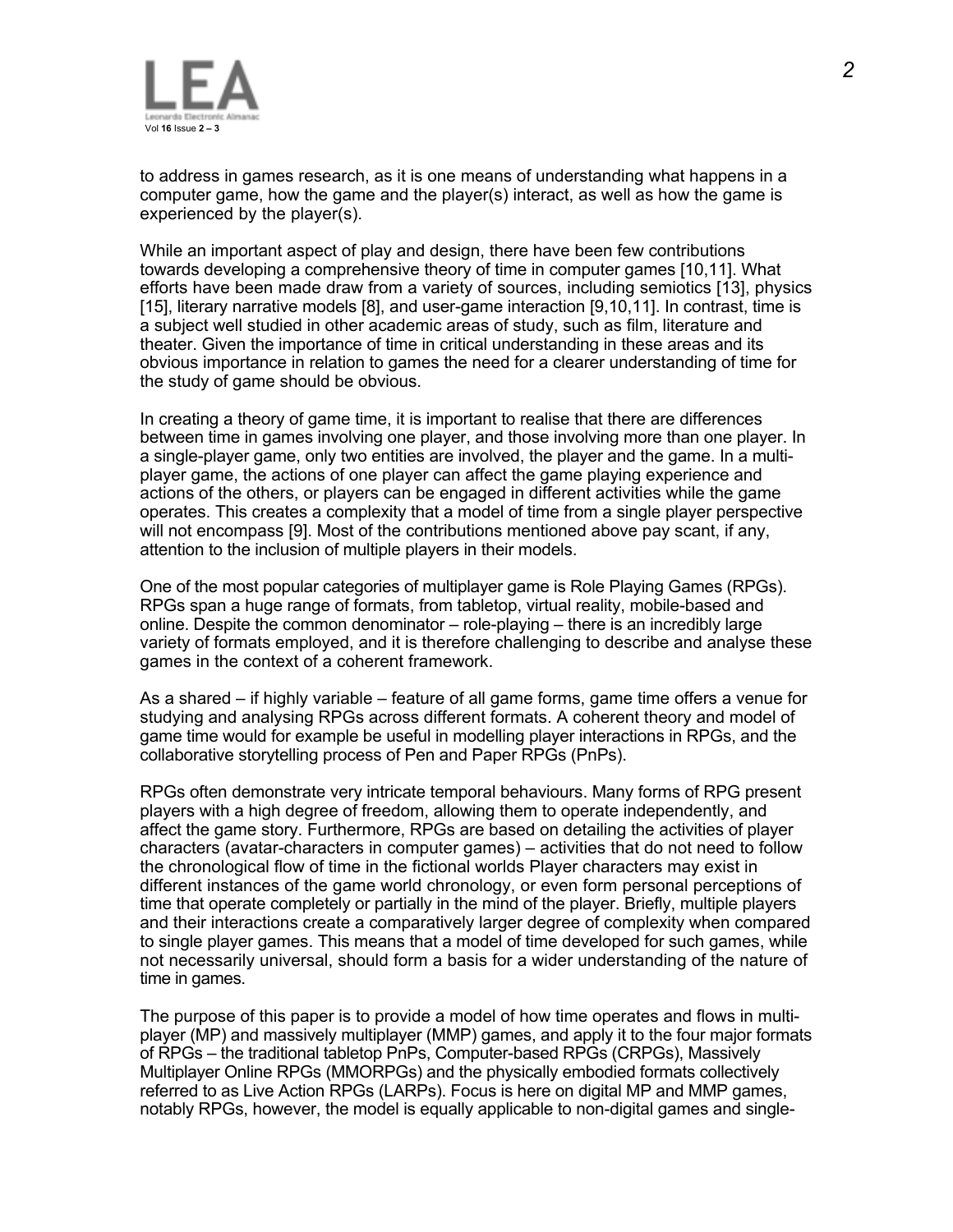

player games, and several examples from e.g. tabletop games have been included in the model description.

The model presented expands the single-player model presented by [9], which is itself an extension of [10,11], into the MP and MMP range. The model is not intended to be the final word on game time,



*Figure 1: Mapping player actions between two layers of time on a 1:1 basis (after [10]).*

however it benefits from being scaleable and adaptable to specific purposes. For example, the use of segmentation of temporal activities integrates the interactive nature of games and allows different levels of granularity in the analysis of time in games to be utilised. While previous models are based on theory and/or observations of games, the model presented here is derived from theory, play testing and empirical research. Multiplayer PnP and CRPG experiments were employed in order to test and refine the game time model and provide a test bed for the application of the model to RPGs in practice.

### *Previous Work*

Discussion of time and its related issues has featured in numerous computer game design books as well as games studies publications [e.g. 1,2,4,13,14,16,17] Games have even been classified based on their use of time, e.g. real-time strategy, turn-based games. Time is integrated in game design terminology within computer games as well as other game formats, e.g. the concept of game speed, and the utilisation of direct time control (e.g. the rewind function of *Prince of Persia: The Sands of Time*, or bullet time as used in *Max Payne*). However, there have been very few dedicated studies of time in computer games from the research community.

[8] Adapted concepts from narrative theory for the description of temporally related phenomena in games, noting that events can be described in terms of their duration, ordering, speed, frequency, simultaneity and the time of action. [8] also noted that the dominant temporal relation in computer games is between the time of the user and the events of the game. This in opposition to the temporal relation observed in traditional narratives between the discourse time (the time of the telling of the story) and the story time (the time of the events narrated).

[15] Discussed time from a physics point of view, e.g. separating relative and reversible time. [5] Considered time in computer games from an aesthetic perspective.

[13] Outlined a semiotic approach based in literature studies. [13] Created a framework for ludic semiotics based on the recognition of different temporal semiotic systems: simulation, game and narrative. As this approach is focused on structuring events when designing a game, rather than the actual experience of time when playing a game, it cannot be directly compared with the approach adopted here.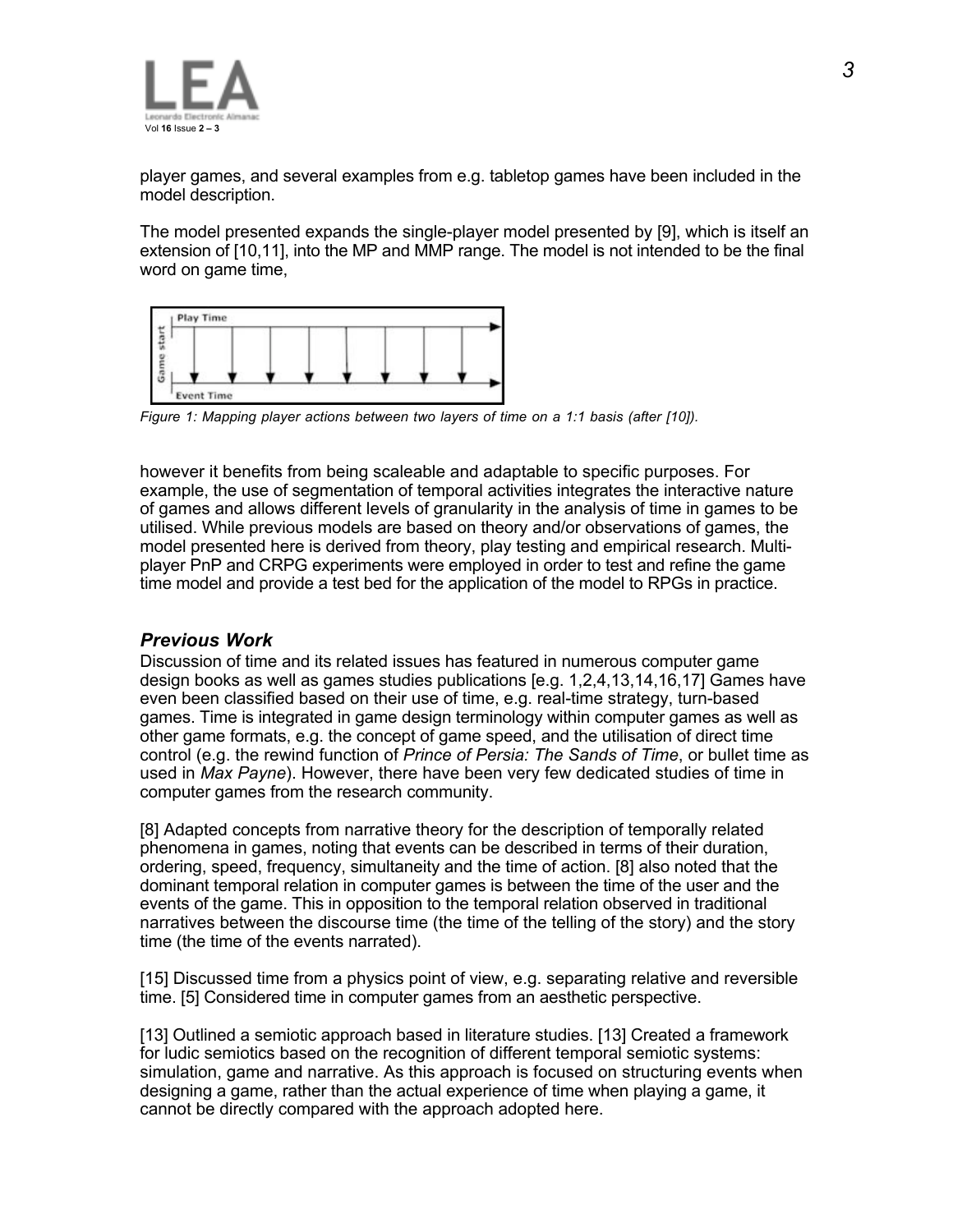

[10,11] (Figure 1) presented the possibly first model for game time from the viewpoint of the playing experience, rather than game design. That model incorporates time in the form of layers: **Play Time** – the actual real-world time spent playing - and **Event Time** – the time of the fictional world of the game - and describes the ways that the game and the player can interact via these two layers. The model allows the **mapping** of time betw een the tw o layers, i.e. projecting the play time and the actions of the player onto the event time layer. This approach allow s a description of game speed (the relation betw een play time and event time). [10,11] describes game features such as cut scenes, loading and saving as specific effects that can occur in the play time-event time relationship.

[9] Adopted the approach outlined by [10,11] (Figure 2), refining the model to include **nonlinearity** [1], expressed as a branching of certain time layers to represent the ability of players to choose between different paths, and to abandon their current path and return to an earlier point in the game. Non-linearity in the model allows the integration of the potentially complex relationships between the player's experience of time in the real world and progress through the game. For example, by reloading a previously saved game, the player is effectively turning back the event time of [10]. Non-linearity is relevant to all games because all games feature choice. This even includes PnPs, as those games permit the rolling back/forward of the game story, should the participants agree.

The model of [9] also introduces multiple **modes of engagement**, by dividing the temporal layers up into **segments** and **breaks** (Figure 2). Segments represent a section of time of the relevant temporal layer, within which the activity is homogenous for example, waiting while a module is being loaded in the CRPG *Neverwinter Nights.* Breaks represent changes in the activity, and have no temporal dimension, being instantaneous. For example, starting to play (interact with the game) after the loading of the *Neverwinter Nights* module finishes. Breaks should not be confused with periods of inactivity, i.e. a period where the player is not playing the game. These have a non-zero distribution in the relevant temporal layer.

The model of [9] has four time layers:

**1) Playing Time**: The objective real-world chronological time experienced by a player during and between game play sessions.

**2) Engine Time**: The objective chronological real world time in which a game engine executes.

3) **Progress Time:** An abstract (non-chronological) measure of time tracking movement towards game completion and allowing events to be related in terms of happens-before and happens-after. This layer allows non-linearity to be described and modeled in terms of the player's achievement of the game-play aims.

4) **World Time:** Chronological or abstract and logical (depending on the game) time within the game world. While this is comparable with the event time layer of [10,11], the latter does not include the non-linearity included in the view of the game world time. Like the model of [10,11], activities within one layer can be mapped to another layer. The first two layers are linear, while the second two represent views of time that can be non-linear (Figure 2).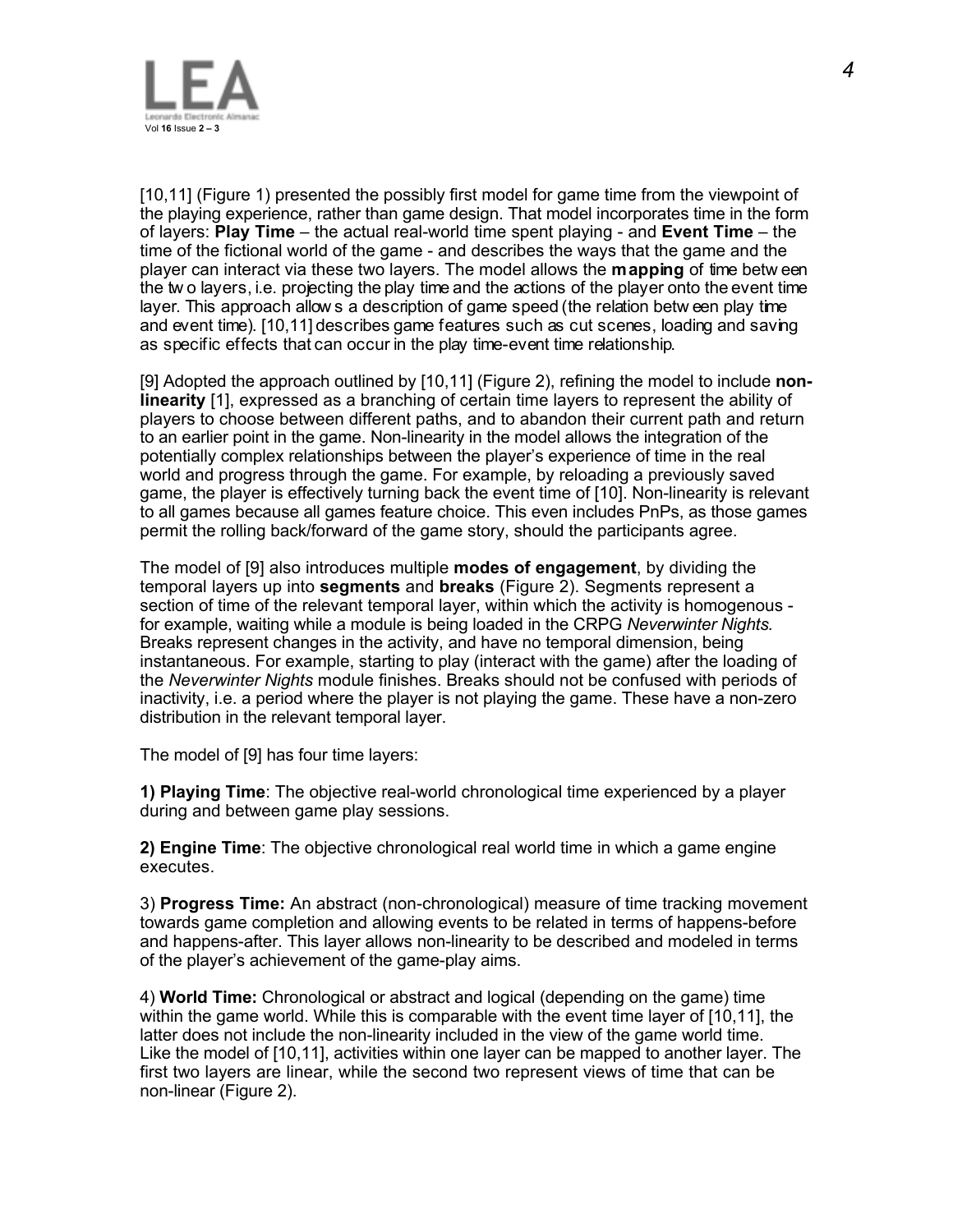



*Figure 2: The four layered model of [9]. Segments are separated with a vertical line. The dotted lines represent mapping of segments between layers. Branching occurs in the two lower layers when a saved game is re-loaded (dotted arrows) and play continues along a different path (stippled arrows). Note that while time passes in Playing Time and Engine Time (marked as a segment), the reloading is instantaneous in Game Progress Time and Game World Time (marked as a break).*

The model presented here represents a refinement of the [9,10,11] models to include **multiple players**, incorporating further theory and empirically derived data, as well as extending the model to include the complex temporal relationships of multi-player RPGs.

### *Method*

A core aim in developing the model for game time presented here was to ensure that it was directly applicable to the study of games, rather than simply an abstract theory. An empirical approach provides support for the theory behind the model and demonstrates its applicability by evaluating its ability to function in a real world context, as well as providing the hard data needed to analyse how game time operates in RPGs.

Earlier work on game time – both within games research and design – has shown that game time is a varied feature. Prior work on RPGs [7,17,18,19,20,21] indicates that time in these games can form complex constructs, with e.g. player characters operating at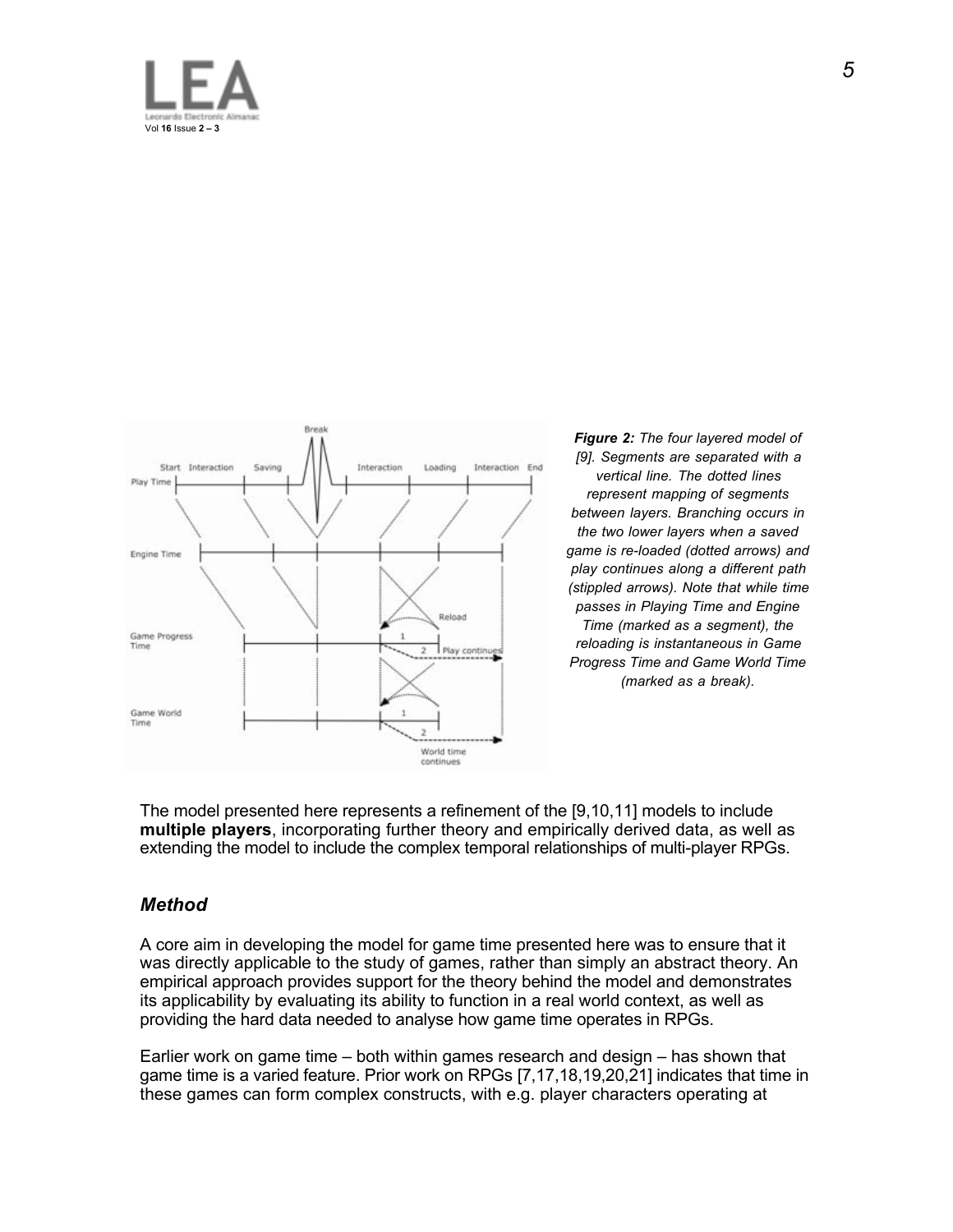

different intervals of the chronological time of the fictional game worlds that these games are set in. In order to develop a model that is not only applicable but also broad enough to encompass the different features and viewpoints of game time, theoretical models were combined with a thorough, case-based study in an empirical framework (experimentation and observation).

The empirical part of this study was focused on PnPs and CRPGs. PnP and CRPGs include complex manipulations of game time, due to the high degree of player freedom as well as the unrestricted communication between the participants [7,21]. This was combined with extensive MMORPG play testing to supplement the available research and design literature, notably with *World of Warcraft*; in order to assess the applicability of the model to MMORPGs, and to expand the description of time in these games. The practical difficulties in observing the large number of participants over a large geographical area precluded LARPS from being included in the experiments, however, all available theory on LARPs was included in the study [e.g. 3].

The model was developed and refined over the course of two rounds of empirical experiments. A basic assumption is that the experimental situation is representative for PnP and CRPG games. This is potentially problematic, because the variation in PnP and CRPGs [7,20,21], makes establishing experimental conditions that are standardized difficult at best. This assumption is alleviated by combining the empirical experiments with literature studies, which serves to locate any game format variations that would impact on the game time model. Furthermore, by using time layers as the foundational building block of the model, it becomes resistant to error introduced by minor game design variations (for example, the number of players or distribution of directorial control). For example, whether the PnP in question utilises a GM or not does not impact on the model framework, only on the application of the model to the specific game situation.

The CRPG *Neverwinter Nights* used in the experiments is a fairly typical example of the CRPG genre, and examination/playtesting of a range of other CRPGs such as the *Might and Magic* series, *Baldur's Gate, Sacred*, *Diablo* and *Summoner* revealed no issues in relation to the model that needed to be integrated. Undoubtedly, with the huge variation of games, there are aspects that have not been captured in the current model, and it must be stressed that the model presented here is not meant to be the final world on game time.

The PnP and CRPG experiment setups were designed to provide as similar conditions as possible. This is in order to limit bias caused by differences in story, rules, players etc. between the two game formats. During the pilot test, one multi-player PnP and one multiplayer CRPG game session was run. The PnP session consisted of five players and one GM, while the CRPG session consisted of the same players interacting via and with the game engine. The same group of players played both game sessions. The modules being played were based on the same widely used rules system; the D20 system originally designed for the *Dungeons & Dragons* PnP, version 3.5 of which forms the rules basis of the CRPG used, *Neverwinter Nights*. Each player had his/her own computer monitor.

In order to limit the number of variables involved, the two modules both featured story themes of reversal and revenge. In both game sessions, the players were situated around a table w ith full verbal and visual communication access. The game sessions w ere recorded on video. For the CRPG, a client tool bundled w ith *Neverwinter Nights* w as utilised to capture screen-based actions. For both game sessions, selected segments of the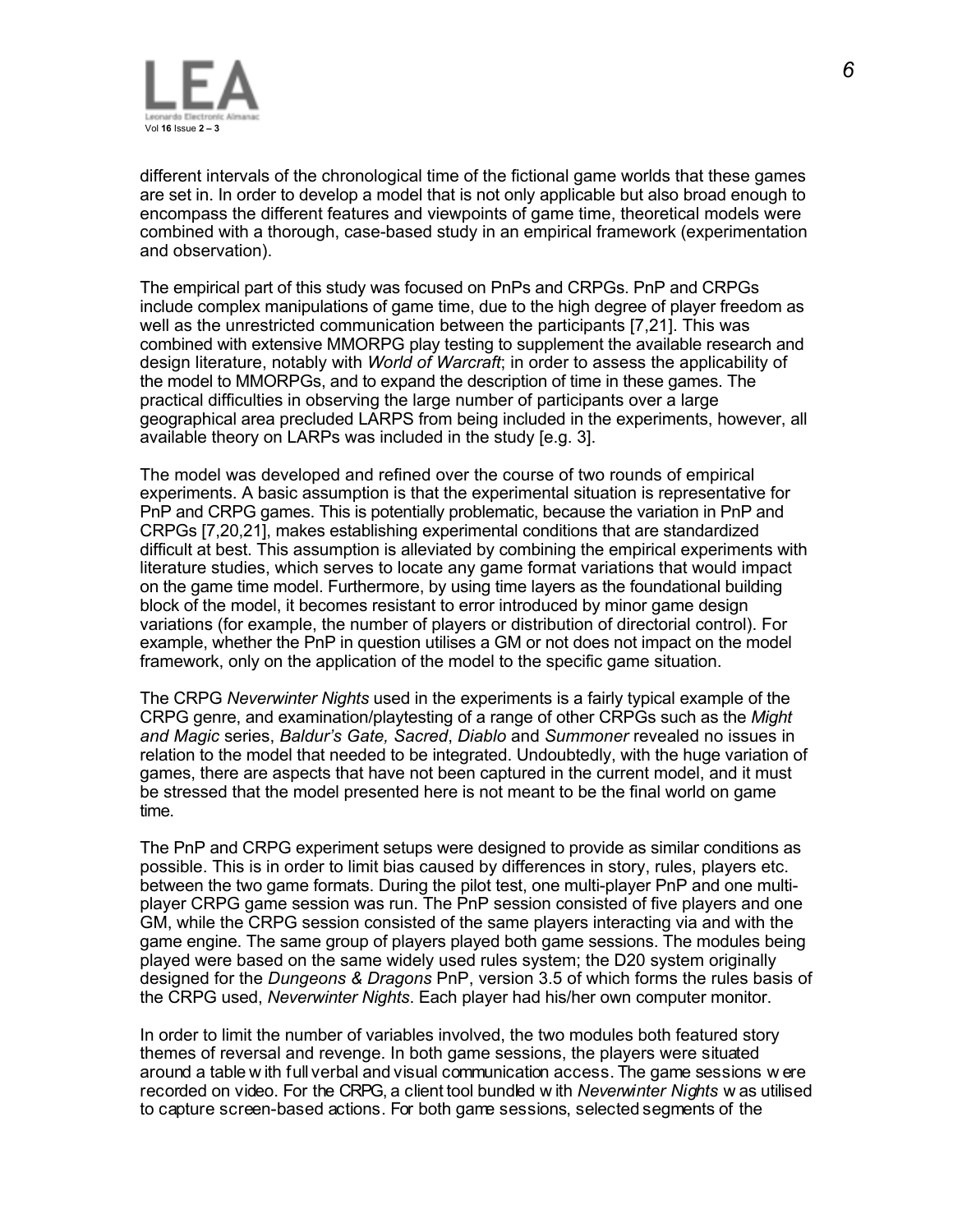

player communication w as transcribed and coded, and for the CRPGa game log extracted show ing all text-based chat as w ell as the use of emotes. The players were asked a series of questions before and after the game sessions. This was both to locate any tensions in the groups that could bias results, to obtain information about how players relate to their fictional characters in the different layers of time proposed in the models of [9,10,11].

The 2<sup>nd</sup> round of experiments consisted of a series of 10 PnP and 10 CRPG sessions, each involving 5 players (plus 1 GM in the PnP sessions); running between 3-7 hours. All game participants



*Figure 3: An example of the Playing Time of a three-player game, where the players change states. Note the period of inactivity of Player 1. The game however continues because the other two players are active.*

were adults (18-54 years of age, 28.8 average, 27 median). The groups carried over between the two game setups.

The recordings, questionnaires and game logs formed the basis for iteratively revising the game time model, and if the model encompassed the full variety of player actions. A substantial amount of revision was necessary following the experiments, for example, the need to separate game progress time into two distinct layers (game progress and story time), was realized after the first round of experiments. The experiments also gave rise to the boundary between the Engine Time and Server Time layers being redefined (see below); and gave rise to the notion of perceived time. Finally, examples of the different time layers in operation were located to serve as documentation.

## *Key Concepts*

Before describing the current game time model, a few key concepts need to be introduced and defined. These concepts are used to describe how game time operates and how players interact with game time.

**Player state:** The player state describes the situation of the player for a given segment of time along any of the seven time layers. Three general states are defined: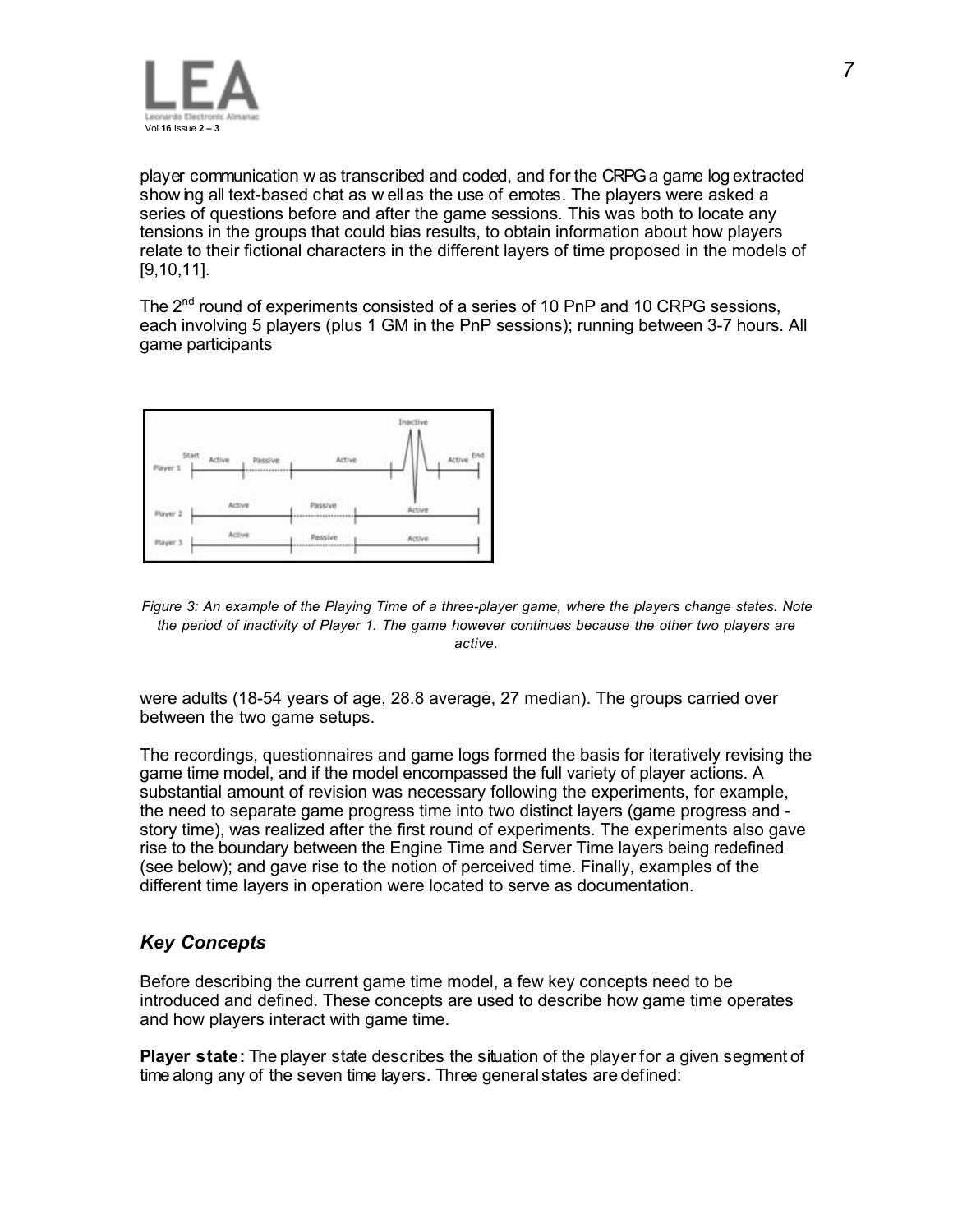

**Active:** The player is actively playing the game, interacting with it and/or the other players (Figure 3).

**Passive:** The player is playing the game but is currently in an observatory mode, i.e. not actively involved in the game play. For example, a goal keeper in a soccer match when the ball is in the other half of the field, a player in a PnP who is watching the GM and two other players acting out a scene; or auto-crafting in MMORPGs.

**Inactive**: The player is not playing the game, for example, during the real-world time between a save and exit; or during the start and load of a computer game. During inactive periods, neither the player nor any avatars are active in the game.

The identification of player states is not strictly necessary in order to model time flow in MP and MMP games, however, it is of relevance when considering how multiple player can affect the game time of each other, and how the game utilises time. This is of special interest to PnPs, where the players constantly change between active and passive states depending on whether or not their characters are actively involved in a given interaction.

**Segment granularity:** By dividing the layers of game time into segments of a defined duration, separated by breaks, a useful tool for mapping different types of player activities is gained. However, it is obviously possible to use different levels of granularity when defining the segments of a game time layer (Figure 4). For example, while actively playing a game, a timeline segment can be labelled simply 'interaction'. However, in a more detailed study of the player activity it might be of relevance to apply a finer grain. Irrespective, the level of detail must be tailored to the specific game analysis, with sections labelled according to the specific task the player is performing within the segment (e.g. actions such as loading and saving can occur in different ways and have varying impact, e.g. conditional saving in *Animal Crossing* or server save/load 'roll-backs' in MMOGs).

When applying the model presented here to the recorded game sessions, it was observed that in general, the finer the grain of the segmentation applied, the more variation there was in the activity of the different players within each segment. Note that in the models of [9,10,11], individual time lines can potentially represent any number of entities. When considering interactions in MP and MMP games, the various time lines can be used as representations of specific players or groups of players (Figure 5). In this case, one time line represents the specific group or guild of players.



*Figure 4: Example of how the activities of players can vary within the same Playing Time segments in multiplayer games. Note the two levels of segment granularity in the centre of the two time lines (the*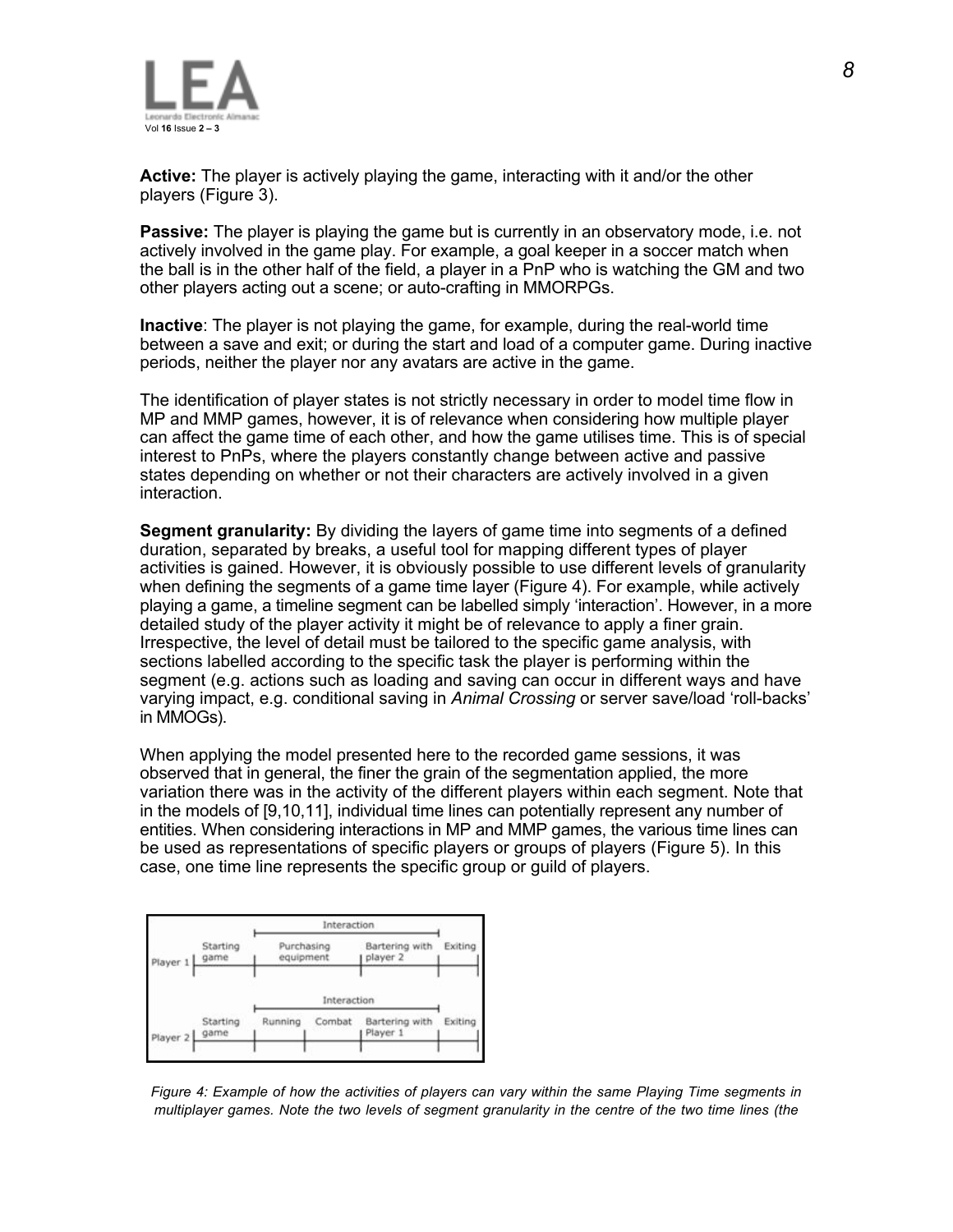

*'interaction' segment is broken down into segments of a smaller granularity).*

**Game Speed:** [10,11] defined the ratio of time between his play time and event time layers as the game speed. While this is a useful definition when applying his dual layer model to game study, the current model utilizes additional layers, meaning that defining game speed based on only two layers becomes impractical. The term relative game speed is therefore utilized here in order to denote the ratio between the time flow of two specific time layers. For example, the relative speed (or ratio of time flow – the progression of time within a given framework - difference) between Playing Time and World Time in a CRPG like *Neverwinter Nights* is 1:12 – *Neverwinter Nights* operate on a two-hour day cycle determined by the active Playing Time.

## *The Seven Layer Model*

The model of time presented here is an extension of that presented in [9]. That model is extended here to account for the presence of multiple players and the effect that has on the nature and perception of time in multi-player games. The presence of multiple players means that the individual player not only interacts with the game, however usually also with other players. This impact might be limited to specific layers of time or effect all of them and the magnitude of this effect can vary tremendously between different MP and MMP games.

The model includes seven layers or viewpoints of time. Four of these are adapted from [9]: playing time, engine time, progress time and world time. A substantial amount of new detail is added to accommodate the multiplayer situation, as described in the following sections. The three new layers (server time, story time and perceived time) are introduced to accommodate the presence of multiple players. These new layers are necessary in order to describe game time operation and the way multiple players can interact with each other and the games they play. Note that not all seven layers are applicable to all forms of games, e.g. PnPs and other table top games do not have Server Time and Engine Time layers, as these are bound to the hardware and software of computer gaming. The model is intended as a toolkit for the understanding of games and it is expected that not all layers would be necessary in all applications

## *Playing Time*

Playing Time (Figure 4) is a conceptually straight forward measure of game time from the viewpoint of the player. It is defined as the objective real world chronological time experienced by a player during and between game play sessions. Playing Time has a specified beginning and end, between which game playing occurs. The playing time includes all the time the player interacts with or otherwise participates in the gaming activity within the magic circle of [17]. The core of the time spent playing MPGs and MMPGs is taken up by performing game related actions and interacting with the other players, via various input devices – verbal, game pieces, human-computer interaction devices such as mouse and keyboard, etc. Via these actions the players affect the game state, progressing through the game. Each player (or group) would have their own separate representation of playing time when modelling a game.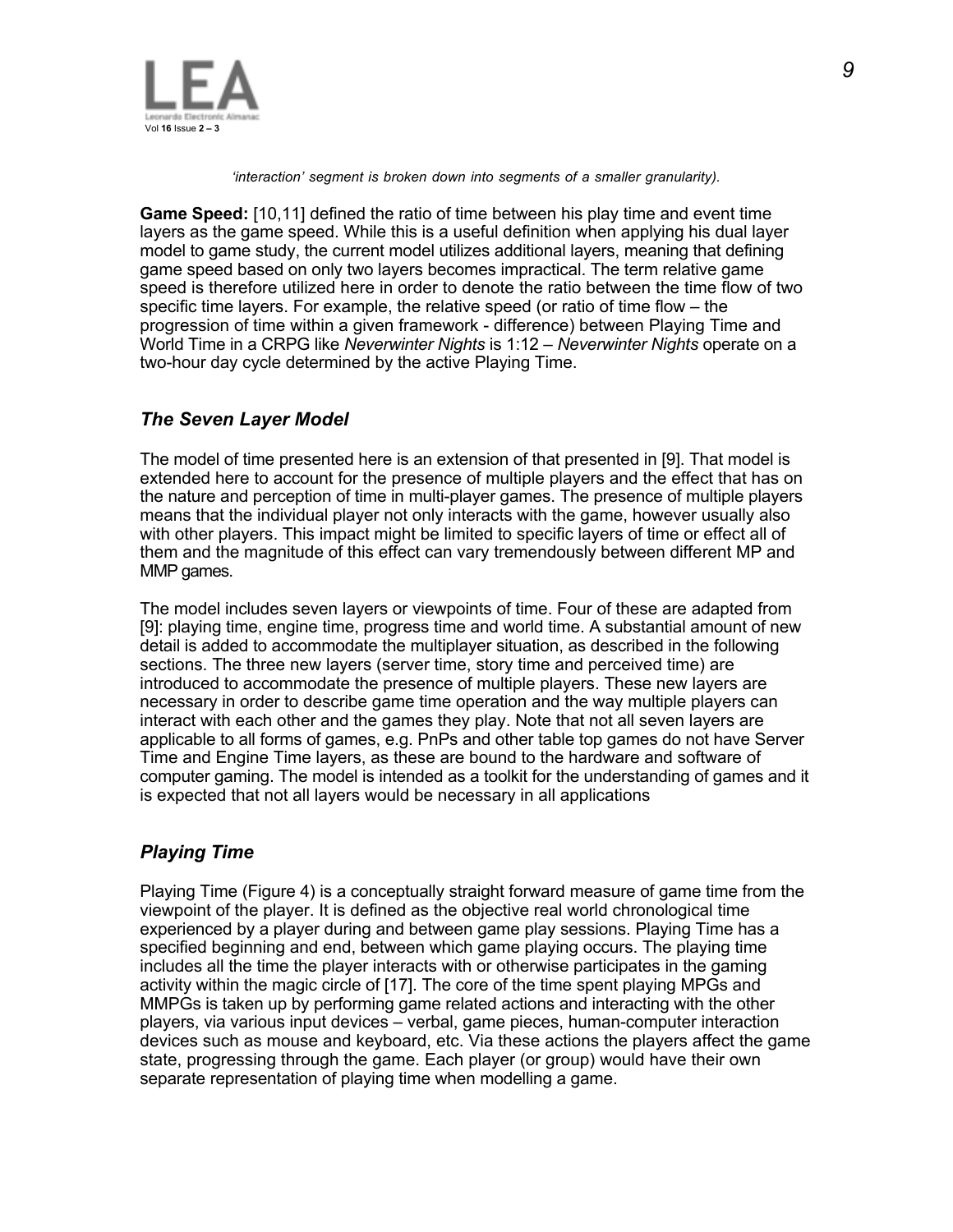

The presence of multiple players means that multiple different actions can be taken in the game world at the same time by the different players. For example, a player can choose to attack a MOB while another player opens a treasure chest. This means that within a given time segment, players can perform different activities. Some of these, for example bartering or negotiating, can temporarily align the activity of the players, as seen in Figure 4.

## *Engine Time*

Engine Time considers time from the perspective of the actual game engine or software running the game application, and can be used to map e.g. loading, saving, briefing and interaction segments. It forms in computer games one of the two aspects that the player can interact with – the second being the other players.

This time layer is defined by the objective, linear and chronological real-world time in which the client software part of the game engine executes, and can be fairly similar to Playing Time, however, there are subtle differences (Figure 2). For example, in Engine Time there is no measure of time flow when the game engine is not operating, as the software is not functioning during that time (Figure 2, the break in the Playing Time does not register in the Engine Time layer). In multi-player games engine time refers to time as experienced by the client software for a particular player. The client software for each player in a multi-player game will experience time and events in a potentially different fashion, due to the nature of distributed computing systems.

Engine time is also used for the software in multi-player ("hot-seated" games that run on a single computer). The concept can also be applied to board games such as *Monopoly, Axis & Allies* and *Chess*, or PnP games. In these cases Engine Time represents the viewpoint of the game itself, and is mapped to Playing Time in a similar fashion as for computer games.

### *Server Time*

For single player games the game software is normally located on a single machine and time from its point of view can be represented via engine time. Multi-player games are often implemented using the client/server paradigm. Each player has a copy of the client software on their machine, with a single server (possibly on the same machine as one of the clients) providing central control. The server has its own viewpoint on time, which is normally different (at least in detail) from that of any of the clients. This is especially true in MMORPGs, where the server can remain running for extended periods, even if no clients are operating.

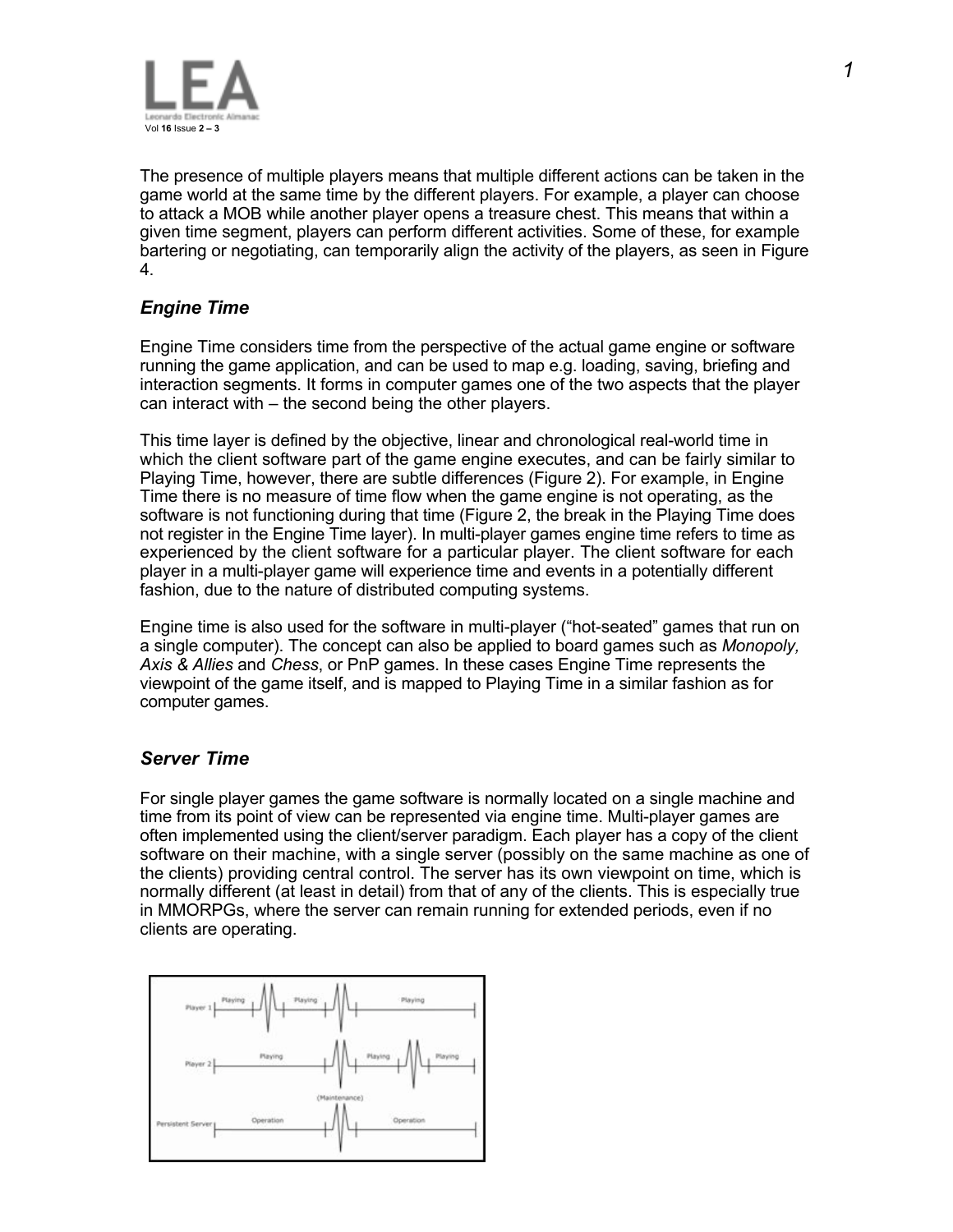

*Figure 5: Multiple players of a computer game with a persistent server. The top two timelines are Playing Times for Player 1 and 2, while the bottom timeline represents time as viewed from the perspective of the persistent server, i.e. the Server Time.*

Server Time (Figure 5) is here defined as the chronological, real-world time in which a game server hosting the server-side software executes. Software on separate machines does not share the same view of time [12] and this requires a separate layer of time in multi-player games. In modelling multi-player games not implemented via client/server software (e.g., as peer-to-peer software) this layer is not required, although such architectures are very rare in games software and the remainder of this section refers to games implemented using the client-server architecture. Server Time is useful when mapping differences in player activities in the Playing Time layer to the game itself in a MP or MMP situation. Because each player has their own Engine Time layer, the Server Time layer allows the activities of the players to be reconciled. In the case of MP games such as *Counterstrike*, where the computer of one player can acts as both the server for the game as well as hosting the game engine for that player, the game engine time of that player is mapped directly to the server time. In general, precise synchronization between computers is nigh impossible due to network lag and processing time, which causes variations in when each instance of a digital game receives information about events in the others. This imprecision can be important a game analysis, depending on the segment granularity employed.

In persistent-world games, the Server Time layer is almost continually active, save for occasional down times for maintenance or similar issues. Players are free to log on and off as they choose, leading to a complex mapping between player and server time (Figure 5). While in a single-player computer game the Engine Time maps to part of the Playing Time (Figure 2), the situation in a MMORPG is reversed. Even when players are inactive, the server continues, even if the player avatar is effectively removed from the game (some MMORPGs allow certain repetitive activities such as crafting or transportation without the player needing to actively interact with the game). The gap in Playing Time is therefore mapped to a segment in Server Time, as opposed to a break in Engine Time.

In summary, for each MP or MMP there will be one Server Time layer, mapping to multiple Playing Time and Engine Time layers. Note that e.g. MMORPGs can have multiple shards, or copies of the game running simultaneous, however these can be viewed as separate games or systems.

## *Progress Time*

While Playing, Engine and Server times are all linear and chronological, games can provide a non-linear experience [1,9,17]. Non-linear can have multiple meanings in a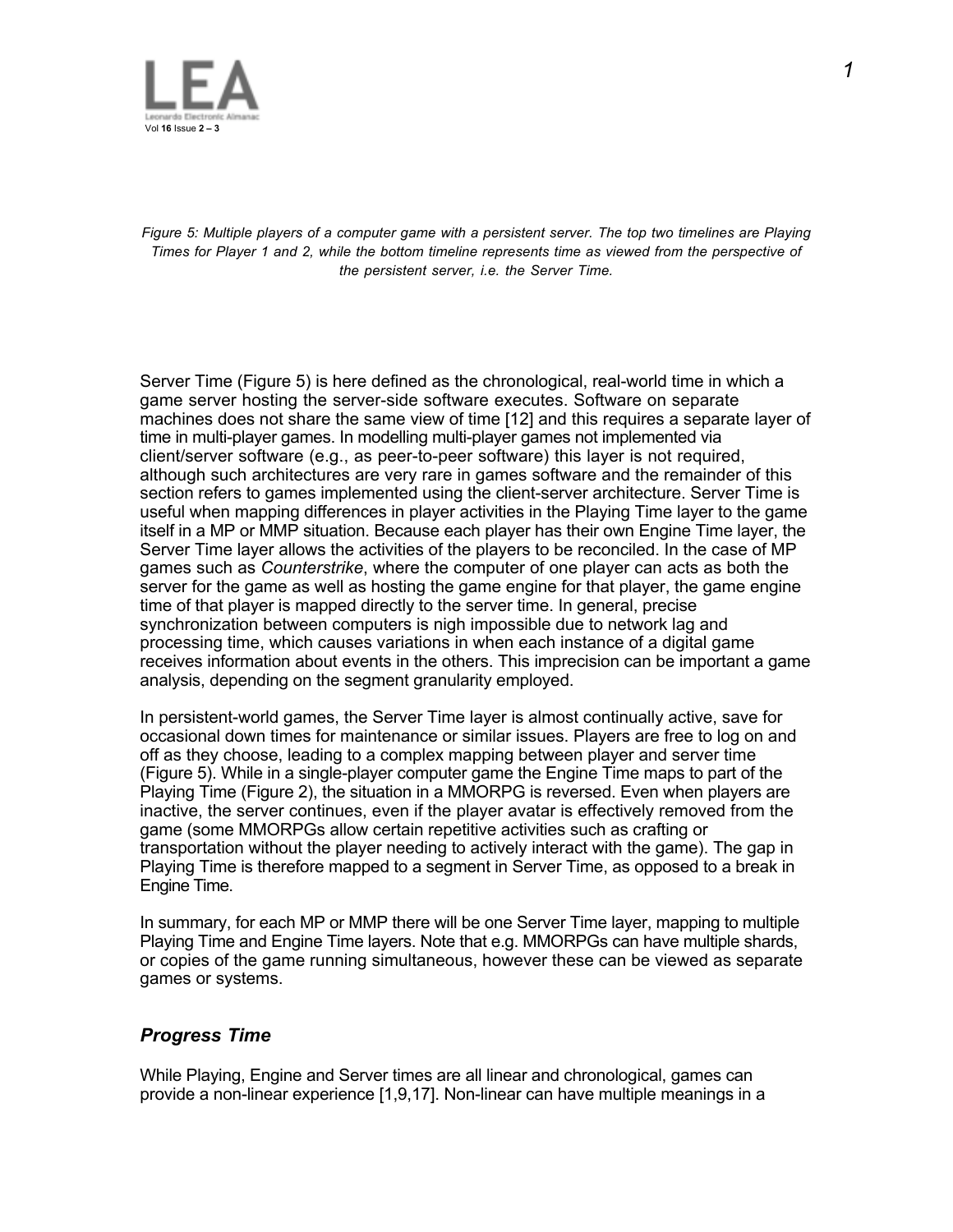

games context, one being that there is more than one possible path from the beginning to the end of the game, referring to the topology of the nodes which make up the game structure. A game which has multiple paths to completion is nonlinear in this sense and the choices of the player when navigating the game impacts on the experience of the game and game world. For example, in a game of *Chess*, a player will usually have more than one option in making the next move.

Considering game time from the point of view of the player, rather than the game (world), non-linear can also refer to the ability of players in most digital games to choose between paths, and later abandon or revisit paths. For example, when reloading a saved computer game and replaying a specific section, thus experiencing the same content. The replayed section will generally be different from the originally played (Figure 2), as the player has knowledge of the path being replayed. This therefore leads to a branching in the game time (Figure 2, 6), as a similar amount of game World Time is experienced, but at a different point in Playing Time and normally with different player choices and outcomes, although as noted by [9], mistakes can be repeated. Branching can also occur when progress can be lost without reload, for example in strategy board games such as *Twilight Emperium* and *Settlers of Catarn*, as well as many card games, the goal of players is to reach a certain amount of points. These are scored by reaching specific conditions, such as controlling a specific planet in *Twilight Emperium.* In such games, players can however loose points already gained. In terms of game progress, this type of setback reduces the player to a previous checkpoint (one with fewer points), causing a branch to occur.

Progress time is a logical measure of a player's progress through the game. It can be measured objectively by mapping the specific game events from the beginning to the end of the game, and organizing them into logical relations of happens-before and happensafter, for example, by using a series of game objectives or checkpoints in the game story. Progress time can be measured based on different types of criteria, depending on the game in question. Two primary forms of progress observed in the empirical experiments for this study **mechanic progress** and **task progress**. Progress time allows the mapping of branches caused by e.g. a save-reload cycle (Figure 2). While different branches in progress time can represent similar intervals of world time, they have no effect on the future of game except for that the player has learned about the replayed section of the game. Also note that in a multi-player game there will be a game progress time measure for each player. Mechanic progress changes the game state in terms of the rules, e.g. acquiring a character level in a MMORPG such as *Ultima Online* or the accumulation of money in *Monopoly*. Progress in these terms can be lost via a reload, and non-linearity introduced. In tabletop games this is possible where the basis of the measurement can be lost and regained. Task progress is related to the requirement of the players having to complete certain tasks (objectives, quests, etc.) to advance in a game. Examples of this include the levels of games such as the classical *Pac Man* and *Atomic Bomberman*. Note that some games (e.g. many PnPs) have no defined completion conditions; however the progress of players from one point in the game to another can still be readily observed. This approach is useful in games that do not enable players to revisit previously explored paths, i.e. most non-digital games, in which Progress Time would otherwise be linear and possibly chronological.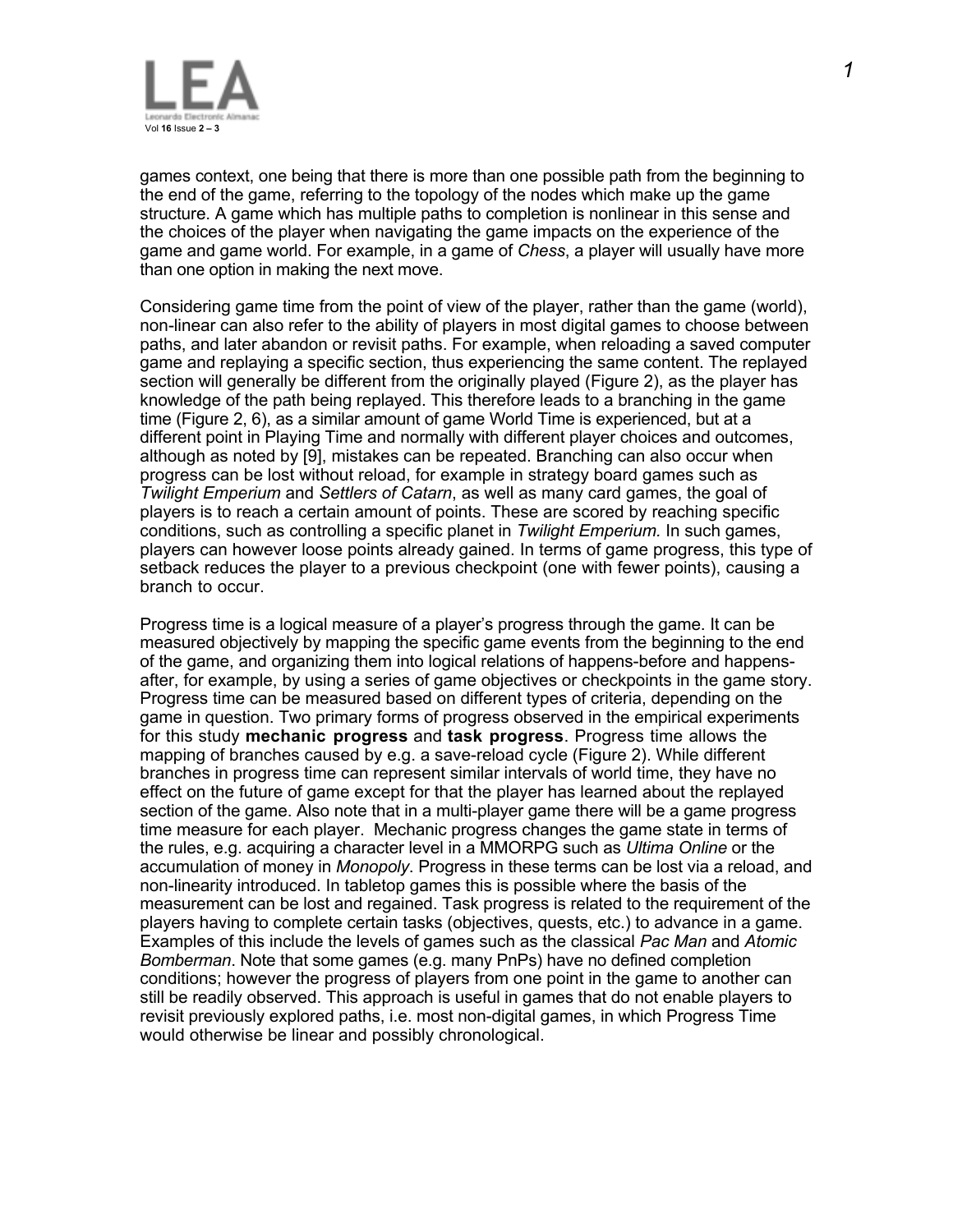

# *Story Time*

Story Time is time of the actual dramatic story of the game, if present. Story Time is chronological if the game World Time is chronological, and otherwise logical. However, most games without chronological world time have limited story, so Story Time is most useful as a chronological measure. Following the same general principles as Progress Time, Story Time can be non-linear (Figure 7). Story Time tracks the movement towards game completion according to the game story, allowing events to be organized in orders other than the strict chronology of the game world (eg., via foreshadowing or flashbacks). The term "game story" is here used in a loose sense, as the concept of game narratives is a contested issue [11,13]. However, irrespectively of whether or not game-based stories or plotlines fulfil the formal criteria for being narratives in the traditional literary sense [11], stories form an important component in many genres of games, notably computer game genres such as adventure games (e.g. *Beyond Good and Evil, Gabriel Knight, Indiana Jones and the Infernal Machine)*, FPS games (e.g. *Deus Ex, Chronicles of Riddick, Half-Life*), and especially in all forms of RPGs.

In Story Time is included most of the narrative tools used in storytelling such as flashbacks, (direct) foreshadowing and visions, contracted time (e.g. *Civilization* and similar turn-based games) or extended time (e.g. the bullet time of *Max Payne*), and the use of these time-based narrative tools impact on the relationship between time layers (Figure 6). Story time and progress time are closely related, but are not simply the logical and chronological sides of the same coin. Story time can measure elements (such as optional quests) which may not be represented in progress time. Logical progress towards game completion, such as obtaining character levels and choosing the new abilities that flow from them, may involve no story time (although the activities that earn them may). Viewing game progress from the point of view of the Story Time can be useful, e.g. in the planning of story-based vs. mechanics-based rewards, or to measure the rate with which players progress through the game story, locate "dead" story elements which the players ignore or get stuck in, etc.

## *World Time*

As mentioned above, World Time is the chronological or abstract time within the game world, and mirrors the non-linearity of game progress rather than proceeding linearly (Figure 6). World Time is undefined if no game world exists, e.g. traditional card games such as *Poker, Blackjack* and *Bridge.* World Time is possibly the most variable layer or viewpoint of game time. Abstract and logical World Time is used in e.g. the classic computer games *Pac Man, Atomic Bomberman* and *Space Invaders*. The players are not informed about how long a given action in the game takes in the fictional world of these games. Firing a shot at the invading aliens in *Space Invaders* could take a second or a minute in terms of World Time, this is not known. However, the World Time of these games can still be mapped logically. This leads to a complex mapping between World Time and Playing Time. In some computer game genres, notably CRPGs, FPS' and adventure games, the time flow of the game world is commonly to synchronous with real-world time, however, the day/night cycles can be substantially faster; frozen (e.g. the neverchanging gloom of *Quake III* or *Hexen*) or without any discernible order beyond acting as ambience (e.g. *Serious Sam*). For example, in the later installments of the CRPG *Might & Magic*-series, a game could last years in terms of the World Time, but a few dozen hours